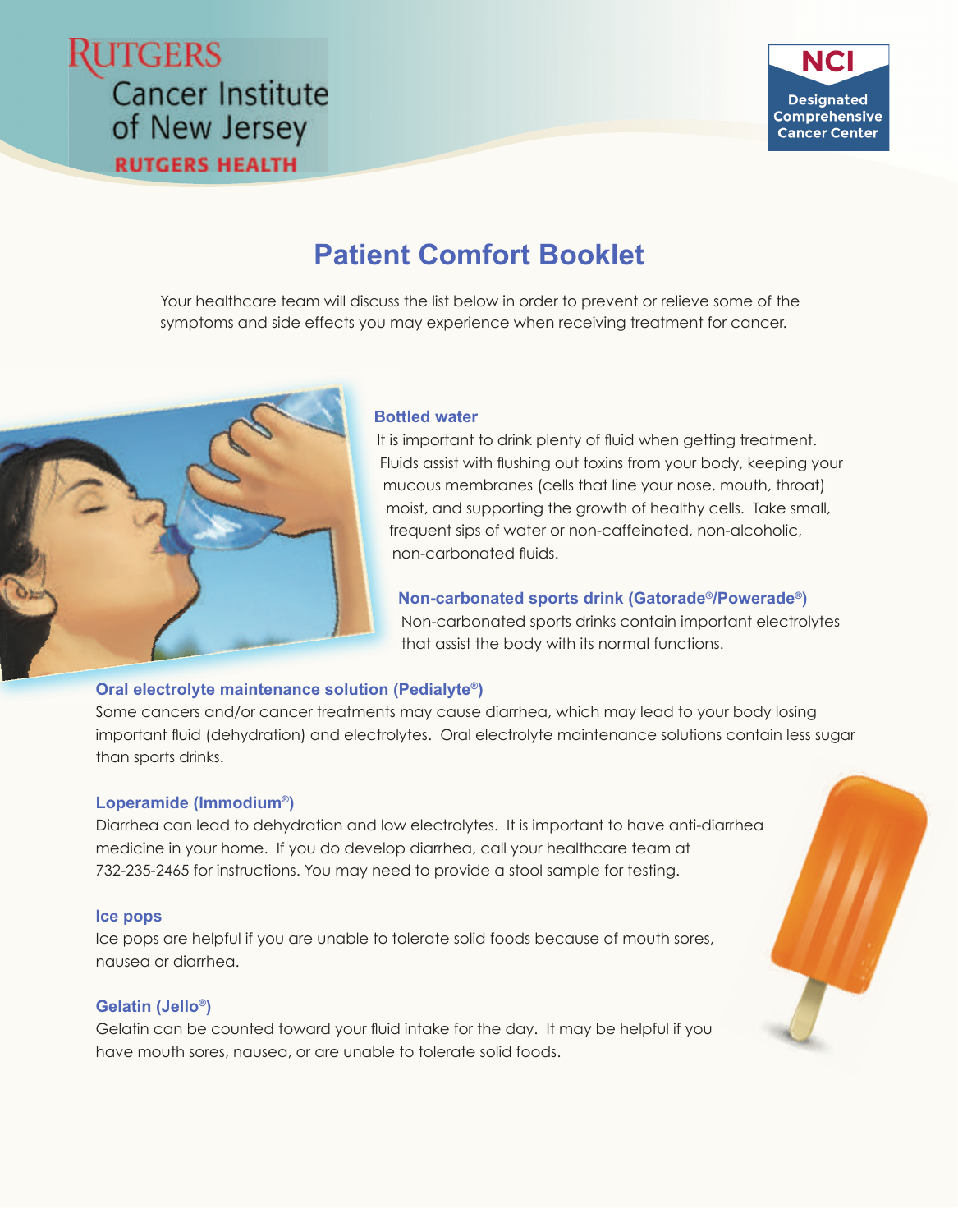## **Fruit and vegetable wash (Veggie Wash®)**

Fruits and vegetables may have bacteria and other germs on them because of handling, transporting, or sitting on the shelf for long periods of time. When receiving cancer treatment, it is important to remain free from infection. Wash fresh fruits and vegetables with a fruit and vegetable wash (can be found in most grocery stores) or soap. Rinse well with water.

## **Hand washing**

It is important to wash your hands frequently. Using soap and water for at least 20 seconds will kill many of the germs that may cause infection.

## **No-rinse liquid hand sanitizer**

If soap and water are not available, use a liquid hand sanitizer. Rub your hands together until dry.

## **Baby shampoo**

It is recommended that you wash your hair less often (every other day) with a mild shampoo. Baby shampoo is not as harsh as regular shampoo.



## **Hair conditioner**

Some cancer treatments may cause hair loss or hair thinning. Using a conditioner helps keep the strands of hair in their best condition by preventing dry, split ends.

#### **Vented hair brush**

Brush your hair less often; use a vented brush or use your fingers. Air-dry your hair when possible, and avoid hair-dryers, curling irons/straighteners, and rollers.

## **Satin pillowcase**

Sleep on a satin pillowcase during the period of time when hair begins to fall out as it is gentle on a tender scalp.

#### **Digital thermometer**

Keep an oral digital thermometer in the house. Ear thermometers have been found to K be inaccurate. Signs of infection are fever/chills and/or sweats. Remember to take your btemperature as soon as possible if you experience any of these symptoms. You should immediately call your healthcare team at 732-235-2465 if your temperature is 100.5 degrees Fahrenheit or greater.

# **Acetaminophen**

Patients may experience flu-like symptoms while undergoing treatment. If directed by your healthcare team, you can take Tylenol® Regular Strength (2 tablets every 4 hours) or Tylenol® Extra Strength (2 tablets every 6 hours). If you have a fever, DO NOT take Tylenol® unless directed by your healthcare team.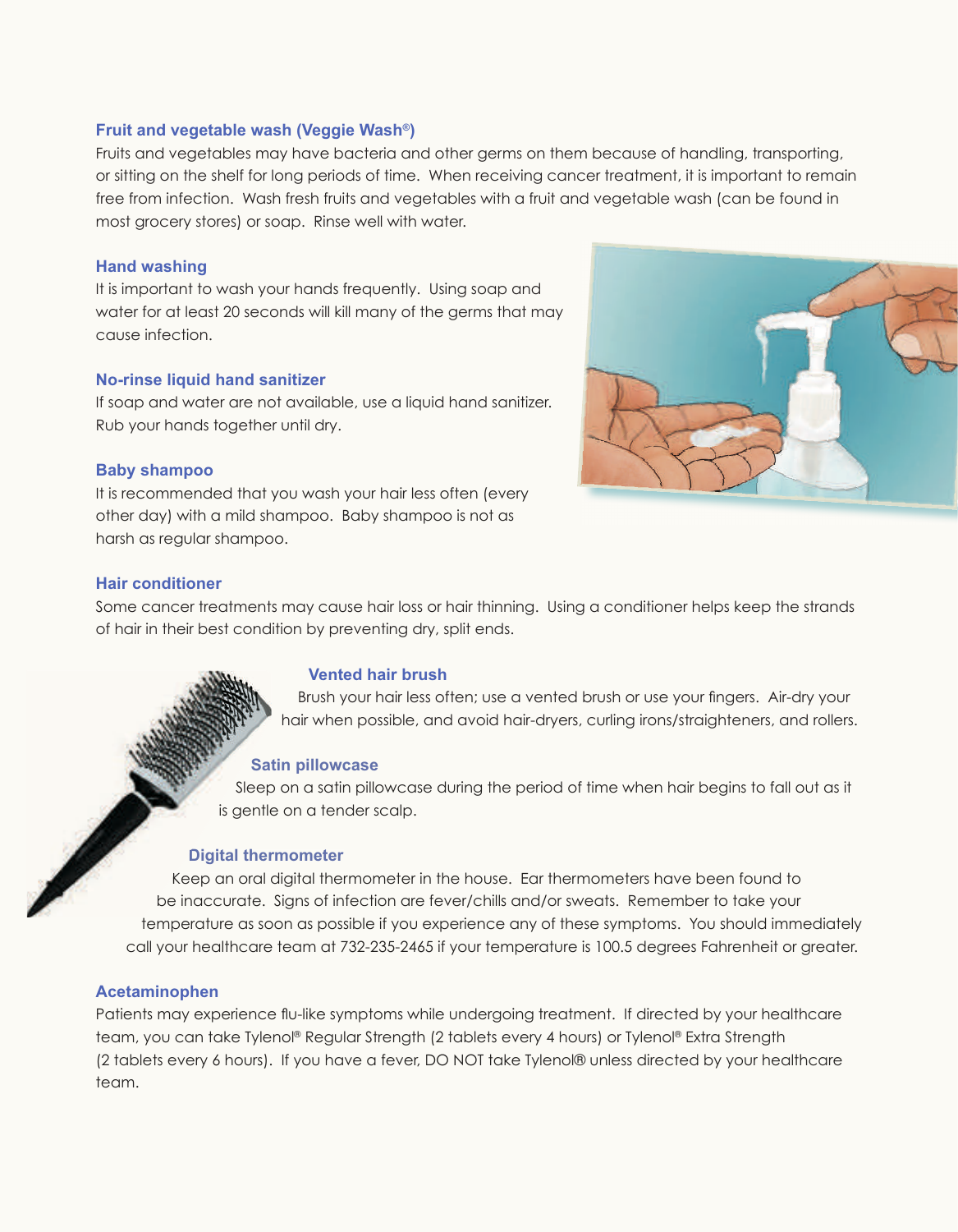# **Liquid antacid (Maalox®, Mylanta®)**

Some treatments and medicines may cause heartburn or an upset stomach. Liquid antacids may relieve heartburn or burning sensation in your throat, chest, and/or stomach. Discuss taking liquid antacids with your healthcare team.

# **Seasoning blends**

Foods may not taste the same while undergoing treatment. Adding seasoning may help to improve taste, but be careful of the salt content.



# **Standard multivitamins**

A standard multivitamin may assist with keeping your body in its A s best condition. Discuss taking a multivitamin with your healthcare be team. te

# **Sugar-free hard candies (lemon/peppermints) and sugar-free gum S**

People receiving treatment may experience a metal, cotton, or P cardboard taste in the mouth. Sucking on lemon or peppermint hard c candies or chewing sugar-free gum may help decrease bad taste. c

# **Saline nasal spray**

Use a saline nasal spray if your nose becomes dry and sore. You can also use a humidifier at night to keep the air moist while sleeping.

# **Extra-soft toothbrush**

You may notice that your gums are very sensitive or sore. Use an extra-soft toothbrush to prevent bleeding or damage to the gums.

## **Toothpaste with baking soda**

Baking soda keeps the mouth clean. Toothpaste with baking soda may promote a clean mouth and may be less irritating than standard toothpastes. Brush your teeth at least 2-3 times a day.

## **Baking soda and salt rinse**

In order to keep the mouth clean and moist, swish with a baking soda and salt solution 5-6 times daily for 1-2 minutes each time. Mix 1 teaspoon of baking soda and 1 teaspoon of salt in 1 quart of water. **Do not swallow the solution. Avoid using alcohol-based mouthwash.**



# **Lip moisturizer**

Your lips may become dry, cracked, or sore during cancer treatment. Apply a lip moisturizer frequently, such as lip balm, to keep lips moist.